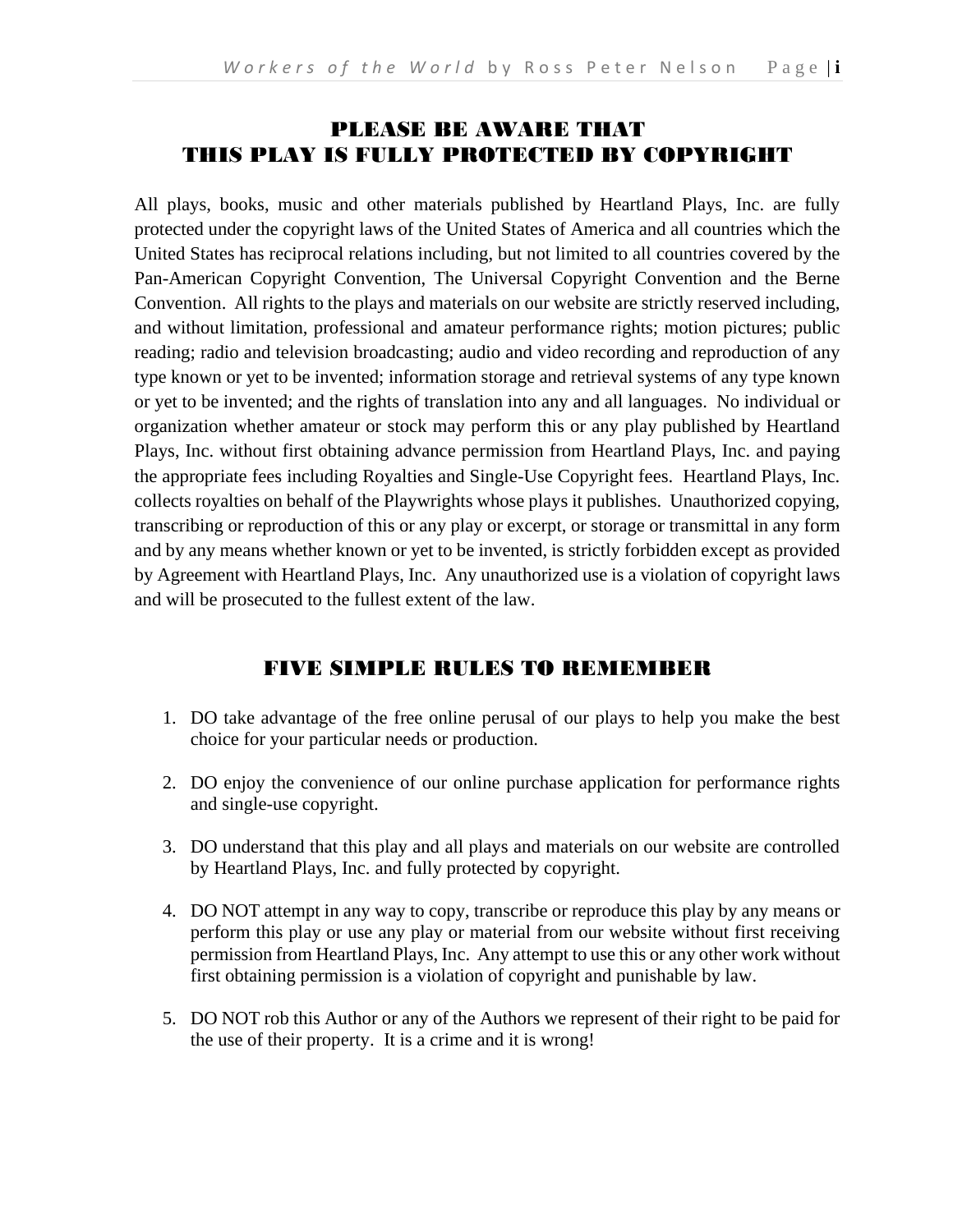**Product Code A01002-SP**

# **Workers of the World**

## A Short Comedy by **Ross Peter Nelson**

**ALL RIGHTS RESERVED REPRODUCTION WITHOUT SPECIFIC WRITTEN PERMISSION PROHIBITED**

> **Performance Rights Available Exclusively through Heartland Plays, Inc. at heartlandplays.com playsnow@heartlandplays.com customer service: 406-431-7680**

**Copyright © 2021 by Ross Peter Nelson**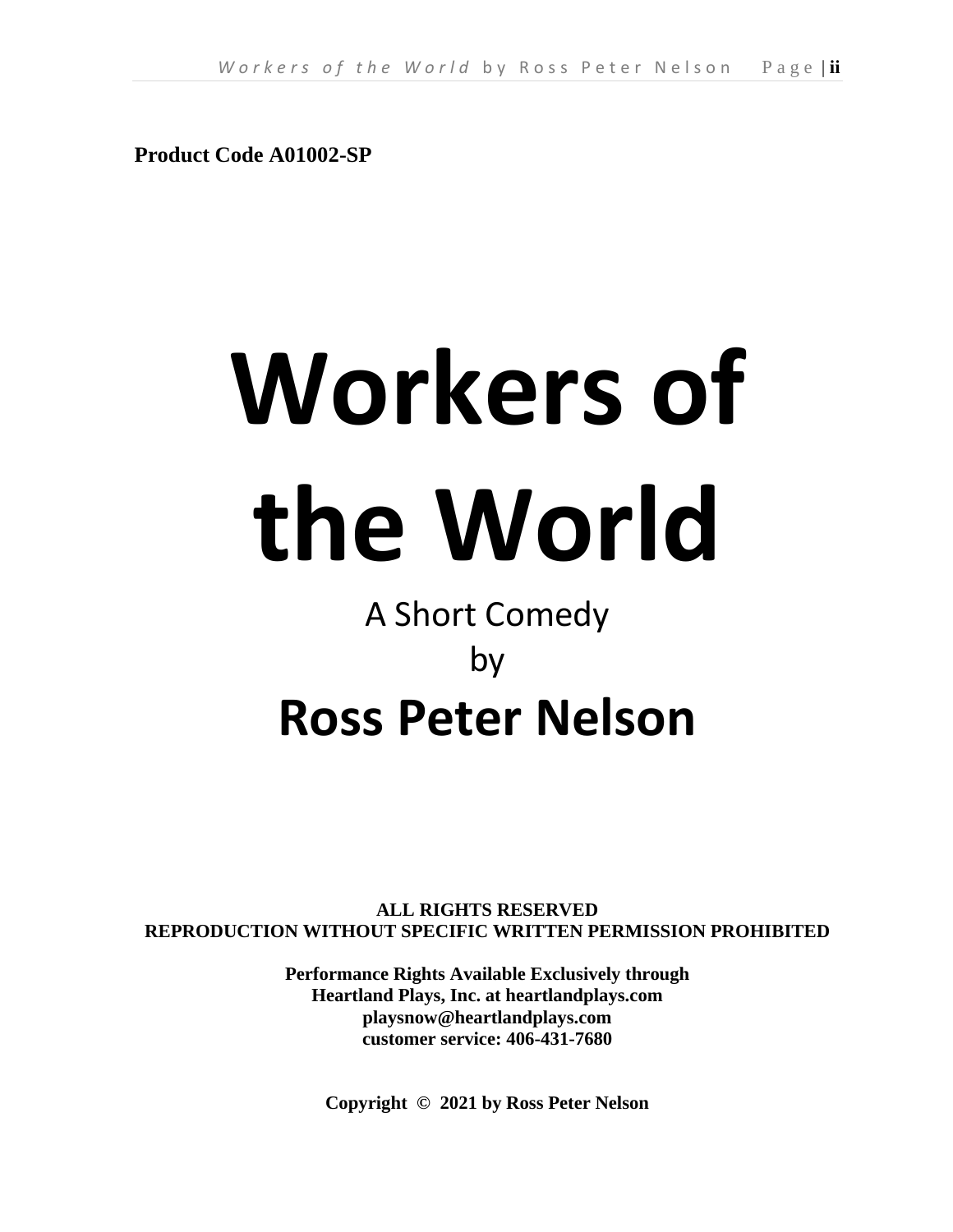## Workers of the World by Ross Peter Nelson

#### **CHARACTERS**

3F / 1M

- BIANCA *f. A worker bee, revolutionary*
- BARBIE *f. A worker bee, traditionalist*
- BIJOU *f. A worker bee, French accent*
- DURAN *m. A drone*

#### **SETTING**

*A barracks*

TIME

*Now*

#### **NOTES**

*The workers should wear identical uniforms of yellow and black. They are not military-style, perhaps more like a nurse's uniform. The drone should also wear yellow and black, but a dandy-ish outfit of some sort. The "bee nature" of the characters should not be apparent at first, so they should not have wings or antennae. Both BARBIE and BIJOU carry knives in a way that is not visible most of the time.*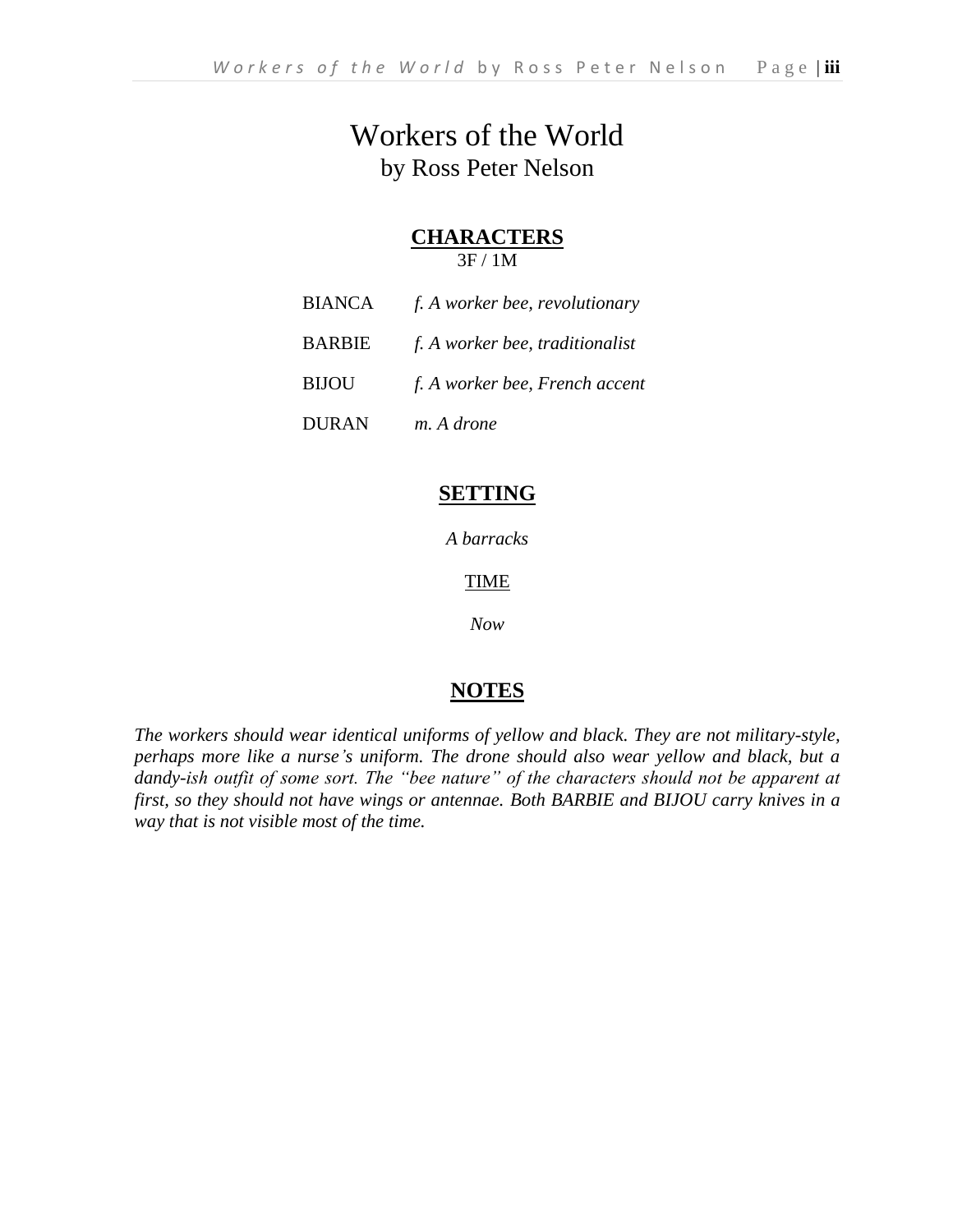#### Workers of the World by Ross Peter Nelson

AT RISE: *BIANCA awakens in a room with several bunk beds. She is alone.*

BIANCA

Morning, ladies. … Hello? … Hey, where is everybody?

*Surprised no one else is around, she wanders into other similar rooms, calling out.*

#### BIANCA, *Continued*

Hey! Anybody out there? … Hel-lo-o. … If this is a joke, you can stop now. It's starting to creep me out. … Hello?

BARBIE

BIANCA

BARBIE

#### *BARBIE runs in.*

Oh, Bianca! You're here!

Where else would I be?

Gone. Gone like half the world.

BIANCA

What are you talking about? Who's gone?

#### BARBIE

So many. Just as it was foretold!

#### BIANCA

There must be some explanation. Who else have you found?

#### BARBIE

I just saw Bijou a minute ago.

#### BIANCA

Let's go find her, maybe she knows something.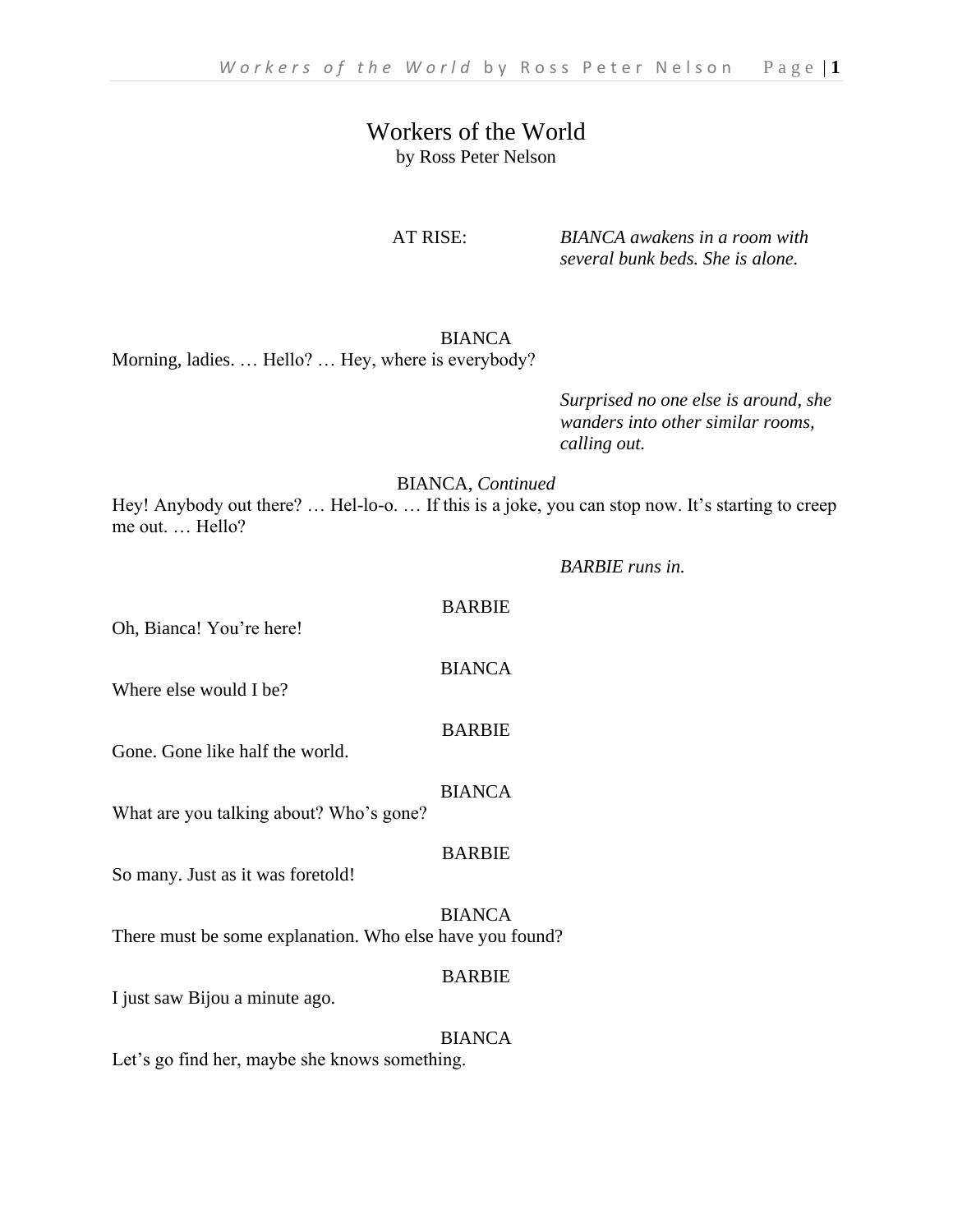|                                                              |                                  | DURAN enters. He's carrying a box.                                                                |
|--------------------------------------------------------------|----------------------------------|---------------------------------------------------------------------------------------------------|
|                                                              | <b>BARBIE</b>                    |                                                                                                   |
| Duran! I'm so happy to see you!                              |                                  |                                                                                                   |
|                                                              | <b>DURAN</b>                     |                                                                                                   |
| Hey, bay-bee.                                                |                                  |                                                                                                   |
| Since when do you hang out with drones?                      | <b>BIANCA</b>                    |                                                                                                   |
|                                                              |                                  |                                                                                                   |
| We're just friends.                                          | <b>BARBIE</b>                    |                                                                                                   |
|                                                              |                                  | DURAN smirks, making it clear<br>that's not true.                                                 |
|                                                              | <b>BIANCA</b>                    |                                                                                                   |
| Don't you have some other place to be?                       |                                  |                                                                                                   |
| Nope. The queen is gone.                                     | <b>DURAN</b>                     |                                                                                                   |
| Not Queen Beatrice, too!                                     | <b>BARBIE</b>                    |                                                                                                   |
|                                                              |                                  | <b>DURAN</b> and <b>BARBIE</b> make some<br>sort of salute. BIANCA pointedly<br>does not join in. |
|                                                              | <b>DURAN / BARBIE</b>            |                                                                                                   |
| All hail the queen.                                          |                                  |                                                                                                   |
| Go get Bijou.                                                | <b>BIANCA</b>                    |                                                                                                   |
|                                                              |                                  |                                                                                                   |
|                                                              |                                  | <b>BARBIE</b> exits.                                                                              |
| What are you doing here, anyway?                             | <b>BIANCA</b> , <i>Continued</i> |                                                                                                   |
| Just looking out for Barbie while everything's in an uproar. | <b>DURAN</b>                     |                                                                                                   |
|                                                              | <b>BIANCA</b>                    |                                                                                                   |
| Looking out how?                                             |                                  |                                                                                                   |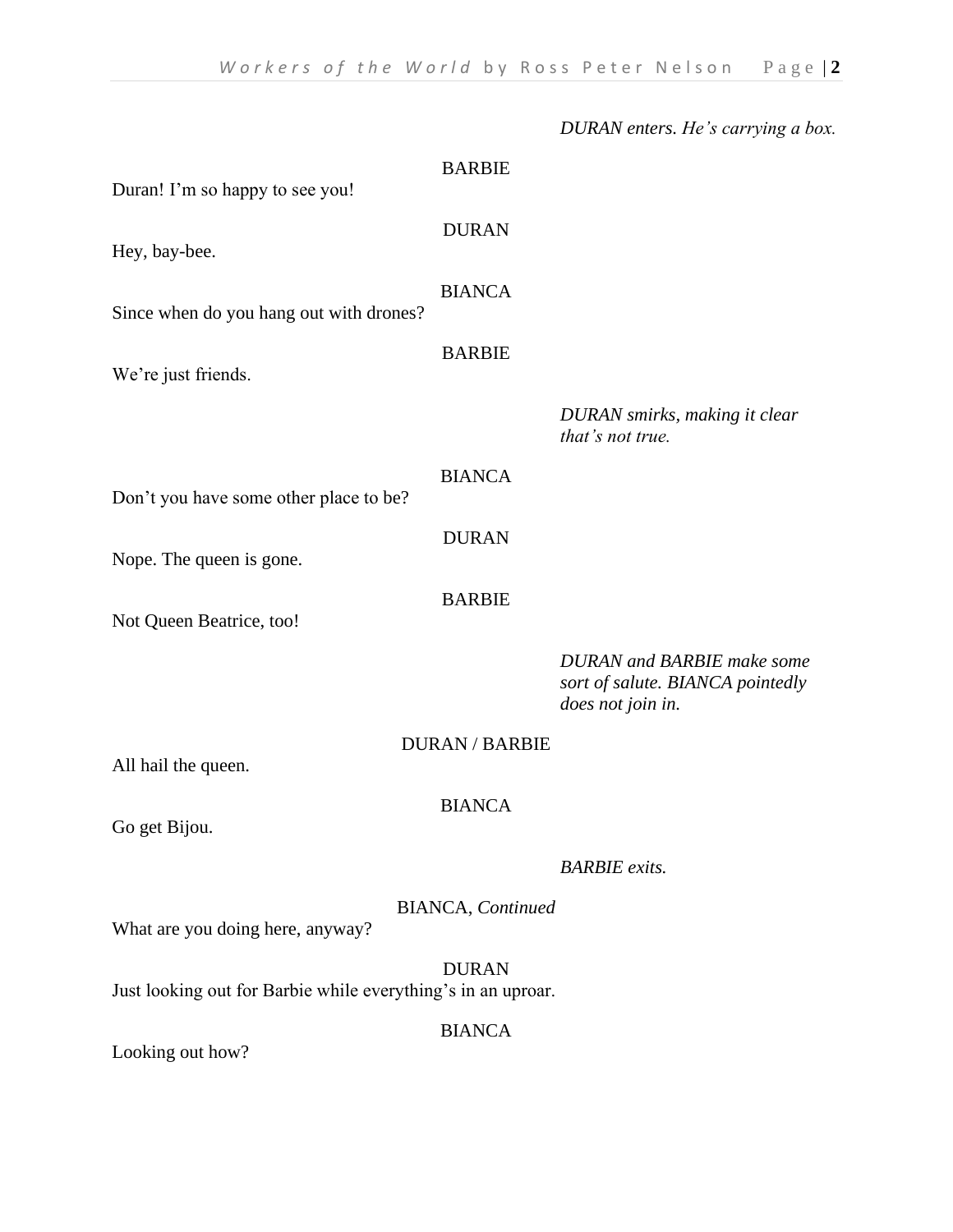#### DURAN

*(Holds out the box)* I brought her something to eat.

#### *BARBIE and BIJOU run in.*

#### BIJOU

Bianca, *ma petite*! I knew you'd stay.

*BIJOU kisses BIANCA on both cheeks in the French manner.*

**BIANCA** 

I didn't have much choice. It all happened while I was asleep. Where were you?

#### BIJOU

Kitchen duty. Word came down that the queen was going to split the hive and if we wanted to leave with her we should go immediately. I had a pollen soufflé in the oven. I couldn't leave that!

#### BARBIE

No one gave me a choice. I was out gathering nectar and when I came back, the place was half empty.

#### DURAN

You must be hungry, baby. I brought you this.

#### *DURAN hands BARBIE the box.*

#### BARBIE

BIANCA

Thank you, Duran. You're so thoughtful.

#### *BARBIE opens the box and pulls out a jar of jelly.*

BARBIE, *Continued* BIANCA DURAN

That's theft.

Queen's quarters.

Oh my god! Royal jelly!

Where did you get that?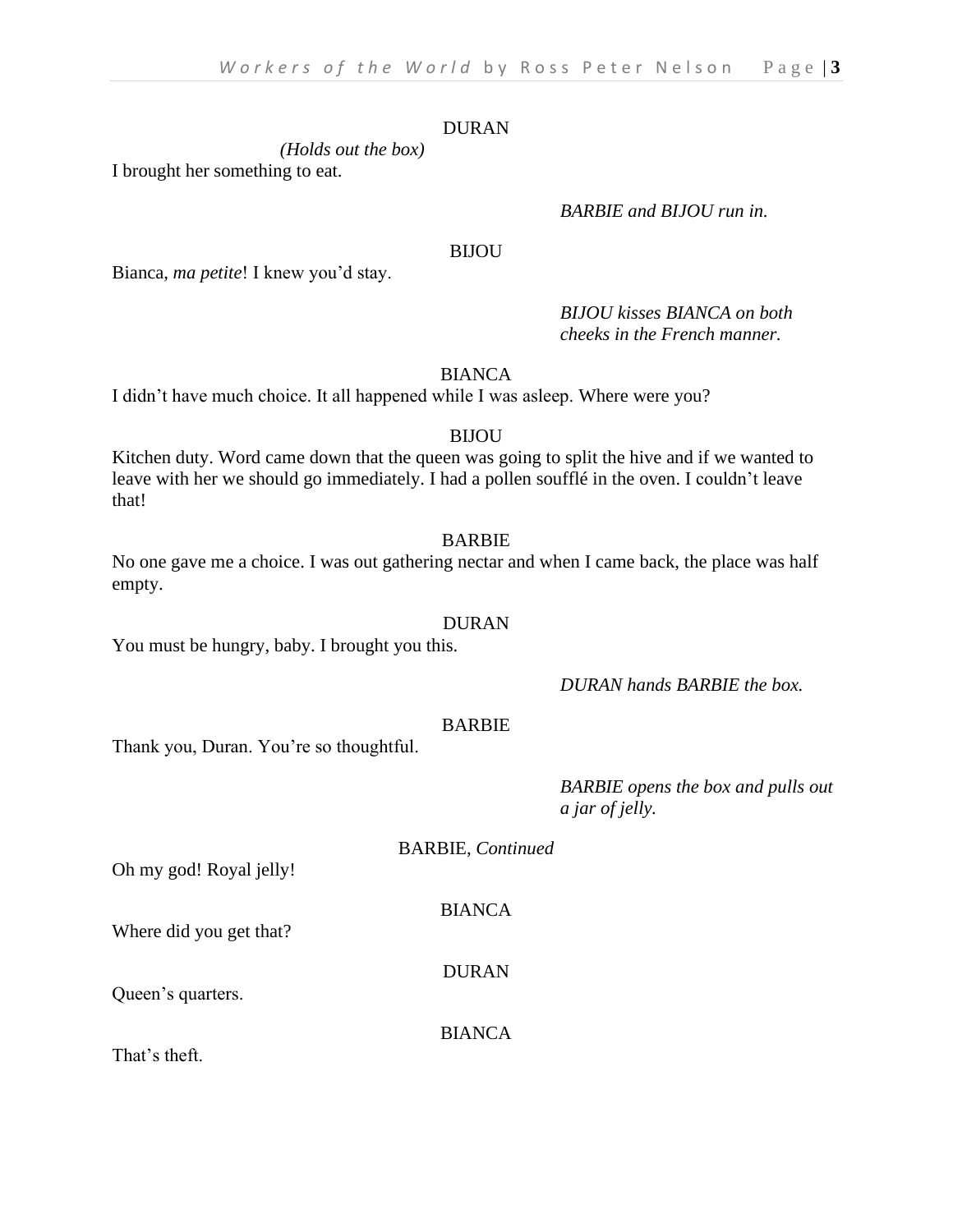#### DURAN

She won't be needing it.

#### BIJOU

With half the hive gone, we're going to need all the supplies we have. There are a lot of mouths to feed.

#### BIANCA

I should have you arrested.

#### DURAN

Well, you're not in charge, are you?

#### BARBIE

Don't fight. I'll share. Everyone have some.

*BARBIE opens the jar. She, BIANCA, and BIJOU all pull spoons from their pockets, and take a bite.*

#### DURAN

*(To BARBIE)* That was supposed to be for you.

#### BARBIE

It's OK, honey.

*The three workers take another bite, then BARBIE passes the jar back to DURAN. BIANCA struts a bit, BIJOU strikes a "Rosie the Riveter" pose, and BARBIE adjusts her bra for maximum effect.*

#### BIJOU

*Zut alors*! That shit is good.

BIANCA It's a crime that only the queen and a chosen few get this. Everyone in the hive should share.

#### BARBIE

BIJOU

Who is going to be in charge now?

We need a new queen.

BIANCA

No we don't.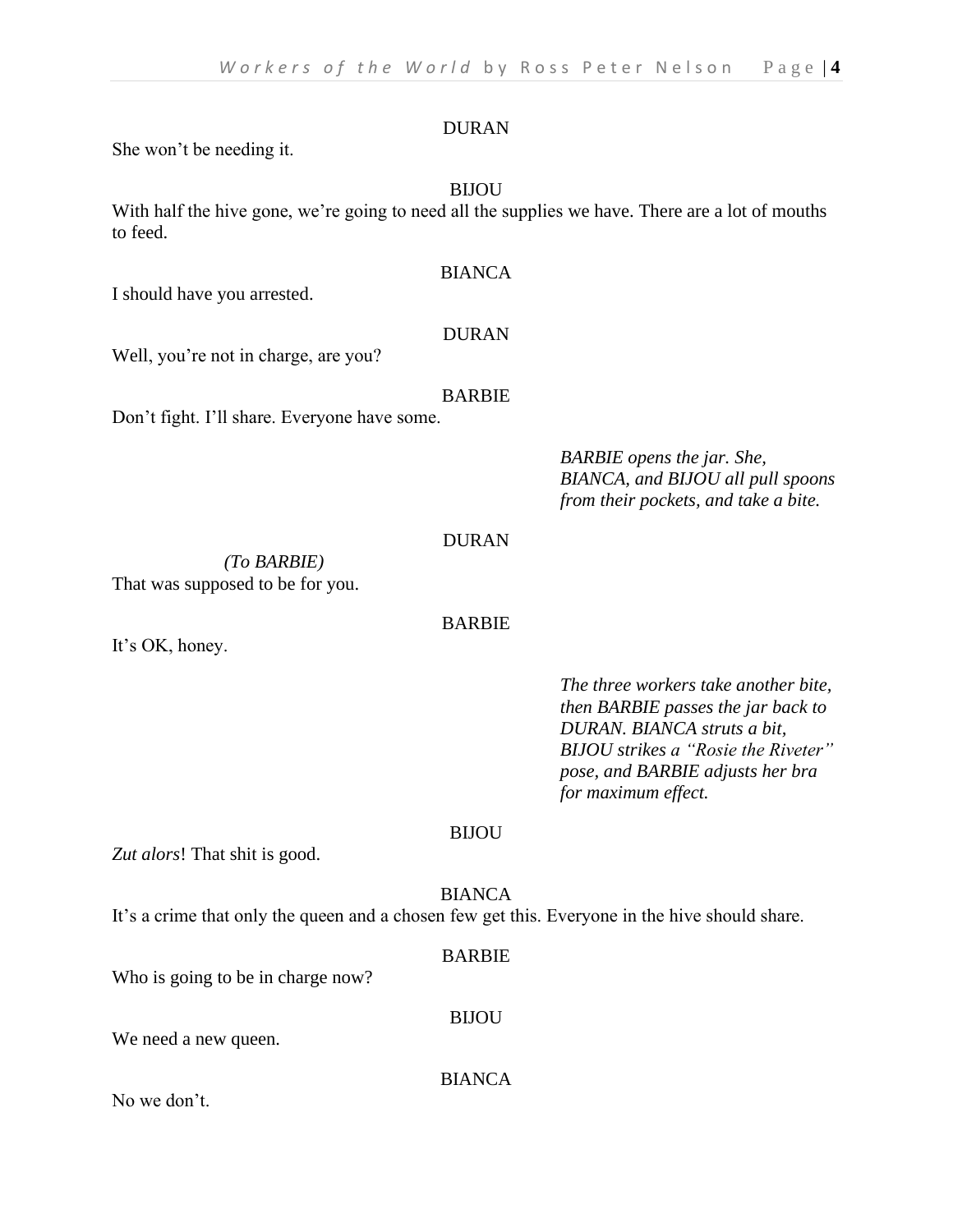#### BARBIE

What?

#### BIANCA

This is our chance to remake the government.

#### DURAN

You can't change the way things are meant to be.

#### BIANCA

Who says that's the way it's meant to be?

#### BARBIE

The monarchy rules by divine right.

#### BIJOU Once you're in power, it's very convient to say that god put you there.

#### BARBIE

But who makes the decisions if there's no queen?

#### BIANCA

We create a anarcho-syndicalist commune and make decisions as a collective.

We all do!

### DURAN

BIJOU

The drones will not accept that. We serve the queen.

#### BARBIE

The queen abandoned us.

#### BIANCA Who needs a queen? It's the workers who make everything run.

| We make the food.    | <b>BIJOU</b>  |
|----------------------|---------------|
| We clean the hive.   | <b>BIANCA</b> |
| We raise the larvae. | <b>BIJOU</b>  |
| ---                  | <b>BIANCA</b> |

We guard the honey.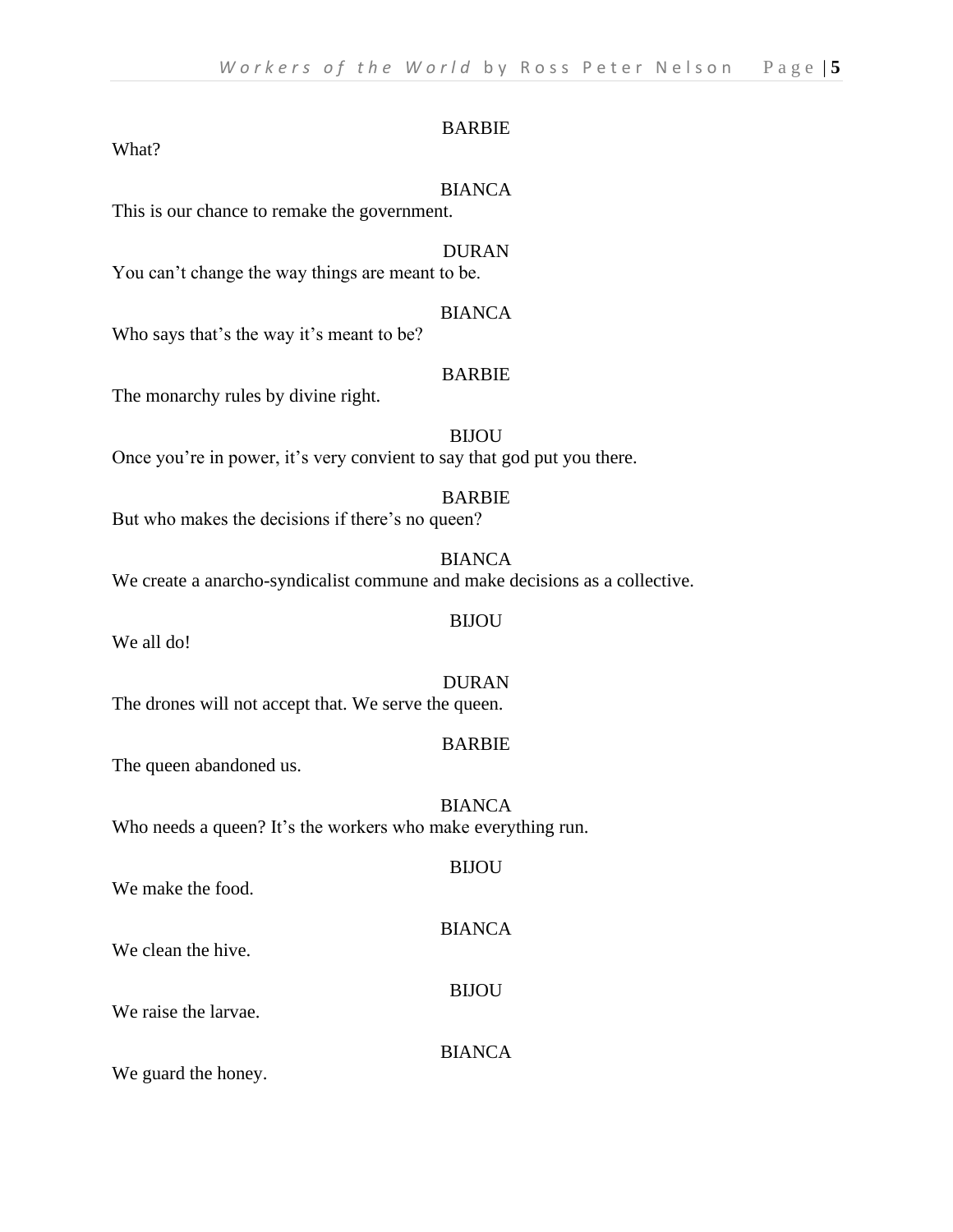#### BARBIE

We collect the nectar.

#### BIANCA

And what does the queen do for us?

#### DURAN

She gave birth, to you, for one thing.

#### **BIANCA**

Well, sure, but who wants to live in a world where your mother makes all the rules?

BIJOU

It's time for the sisterhood to take over. *Liberté. Egalité. Sororité*.

#### DURAN

Sounds lovely, but it's not going to happen.

#### BIJOU

*Pourquoi pas*?

#### DURAN

Because right now several of your *(Airquote)* sisters *(Airquote)* are training right this moment for the succession flight. The worker who flies the fastest will become the new queen.

#### BIANCA

It's a stupid system. The fastest-flying bee is not necessarily the most suited for an administrative role.

#### BIJOU

You might as well have a woman rise from a lake and toss a sword to someone.

#### DURAN

I brought you the royal jelly to build your strength for the flight, baby. Those who've eaten will have the best chance of winning the race.

#### BARBIE

You're such a sweetie.

#### *DURAN holds out the jar and motions to BARBIE to eat more. She does.*

#### **BIANCA**

You don't have to do this, Barbie.

#### BARBIE

The queen gets to choose her mate, doesn't she?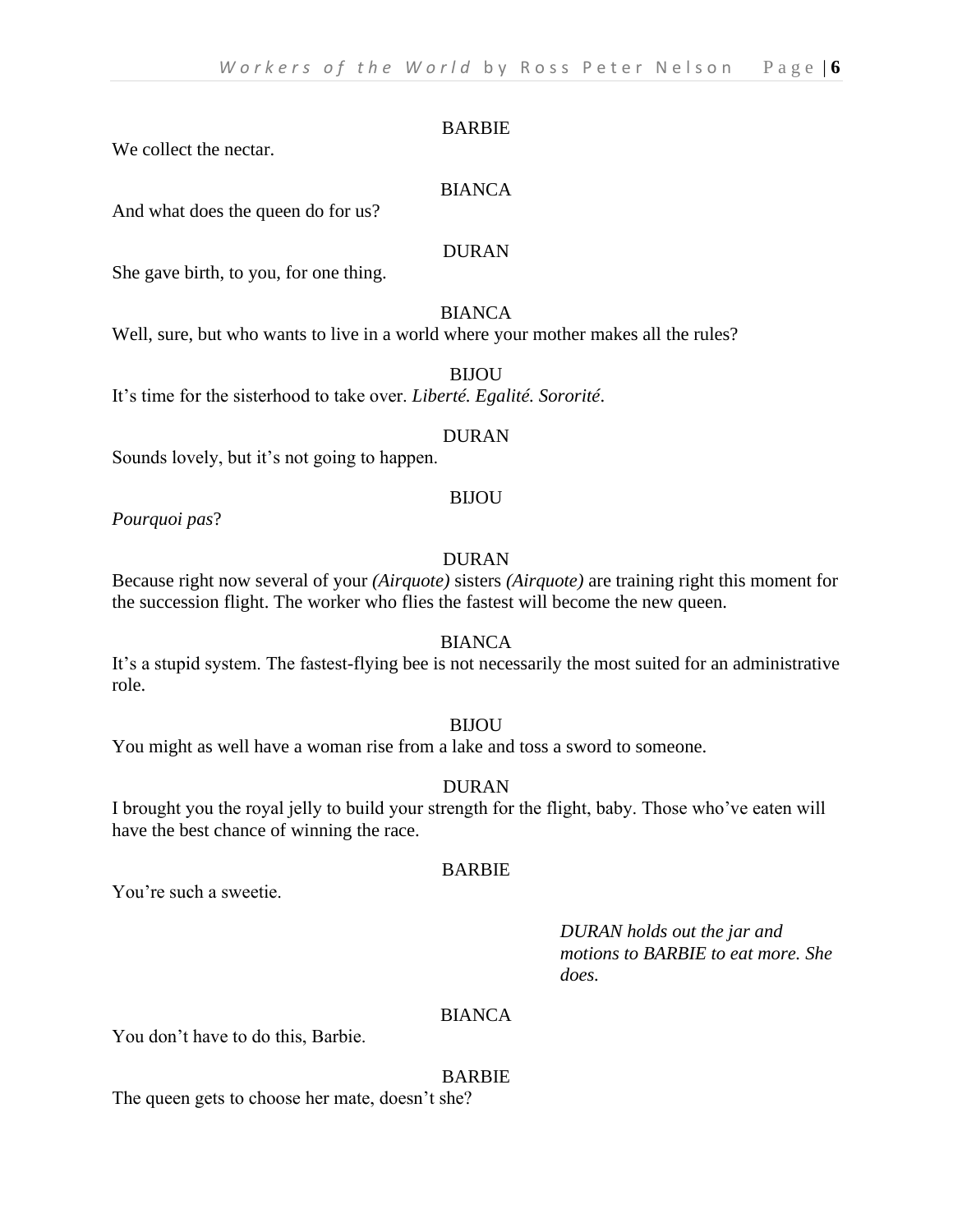You bet, babe.

#### BARBIE

Then I'm going to fly for you.

#### DURAN

That's my girl.

#### *BARBIE and DURAN exit.*

**BIJOU** 

Well, looks like we're back to the same old, same old. ... Are you going to try and stop them?

#### BIANCA

No. I've got a better idea. They can have their mating flight. But while they're away, we can organize the workers. You can't govern without the consent of the governed.

#### BIJOU

But the drones will support the new queen.

#### BIANCA

The workers outnumber them. We can rise up against the one percent.

#### BIJOU

Raise the consciousness of our class.

#### BIANCA, *Singing – Les Miz*

*Do you hear the workers sing It is the buzz of angry bees* 

BIANCA / BIJOU, *Singing together It is the music of the workers Who won't drop down to their knees*

*They fist bump.*

#### BIJOU

What if not everyone buys into your plan?

#### BIANCA

We can strike. Refuse to work. Bring the activity of the hive down to zero until they give in to our demands.

BIJOU

Exactly who is "we?"

DURAN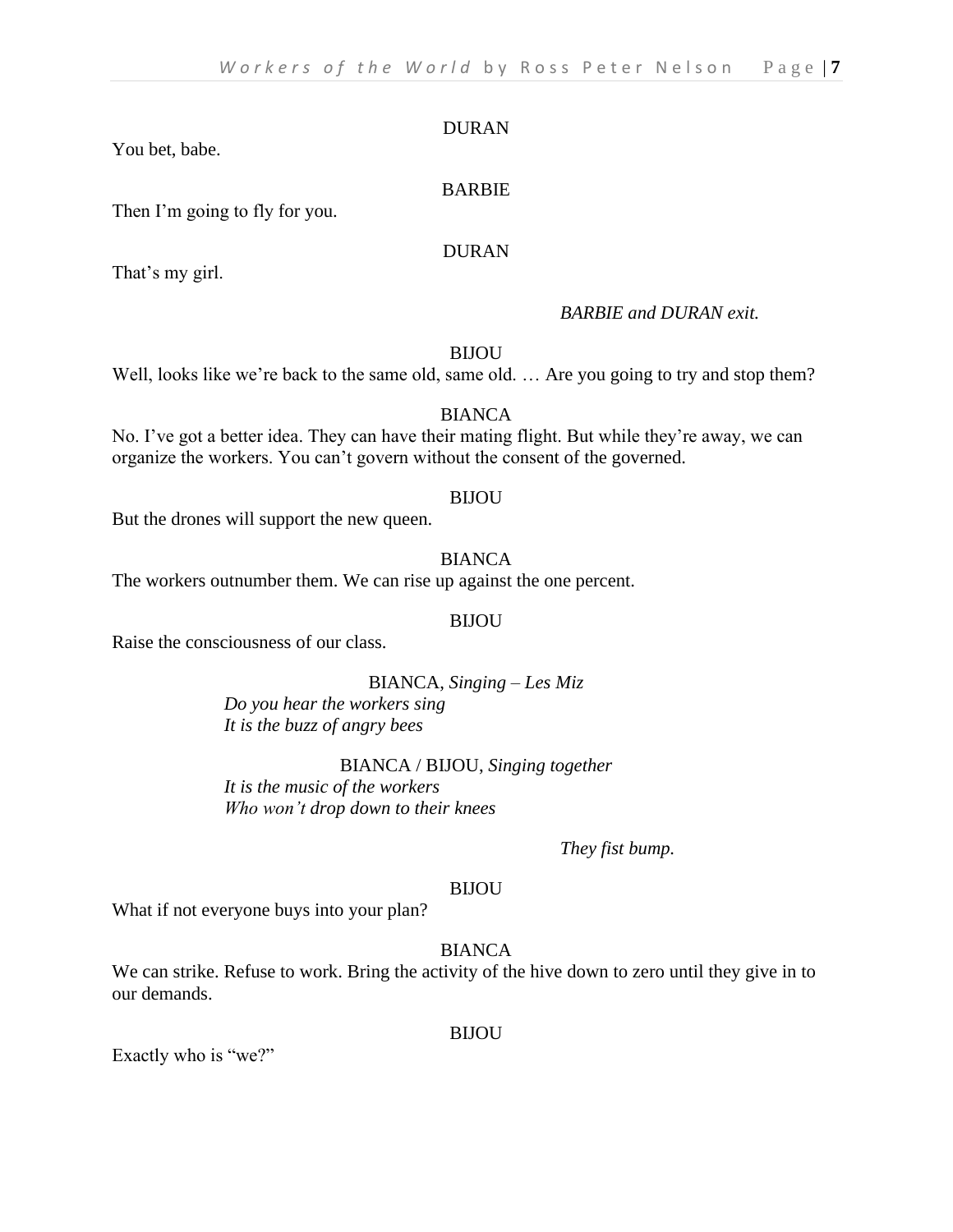You're not backing out, are you?

BIJOU

*Non, non,non*. But there are thousands of workers out there that you haven't spoken to yet.

BIANCA Sure, but they'll see that our solution is more fair. A monarchy is not a just form of government.

#### **BIJOU**

I don't know. A lot of them loved the queen. Old habits die hard.

#### **BIANCA**

Maybe we can ease them into it. Perhaps we could make the queen a ceremonial position with no real power.

#### BIJOU

That might work.

*BARBIE enters. She's carrying a bloody dildo in one hand and wearing a coronet.*

#### BARBIE

BIJOU

Hello, girls.

*Sacre bleu!*

#### BIANCA

What the hell is that?

#### BARBIE

Oh, this? A little memento of Duran. Drones die after mating, you know. Their dicks fall off.

*BARBIE tosses the dildo aside.*

#### BIJOU

Mating? Does that mean you're the new queen?

#### BARBIE

Bow before her majesty.

#### BIANCA

Oh good. I'm glad it's you. Someone we can reason with.

#### BIANCA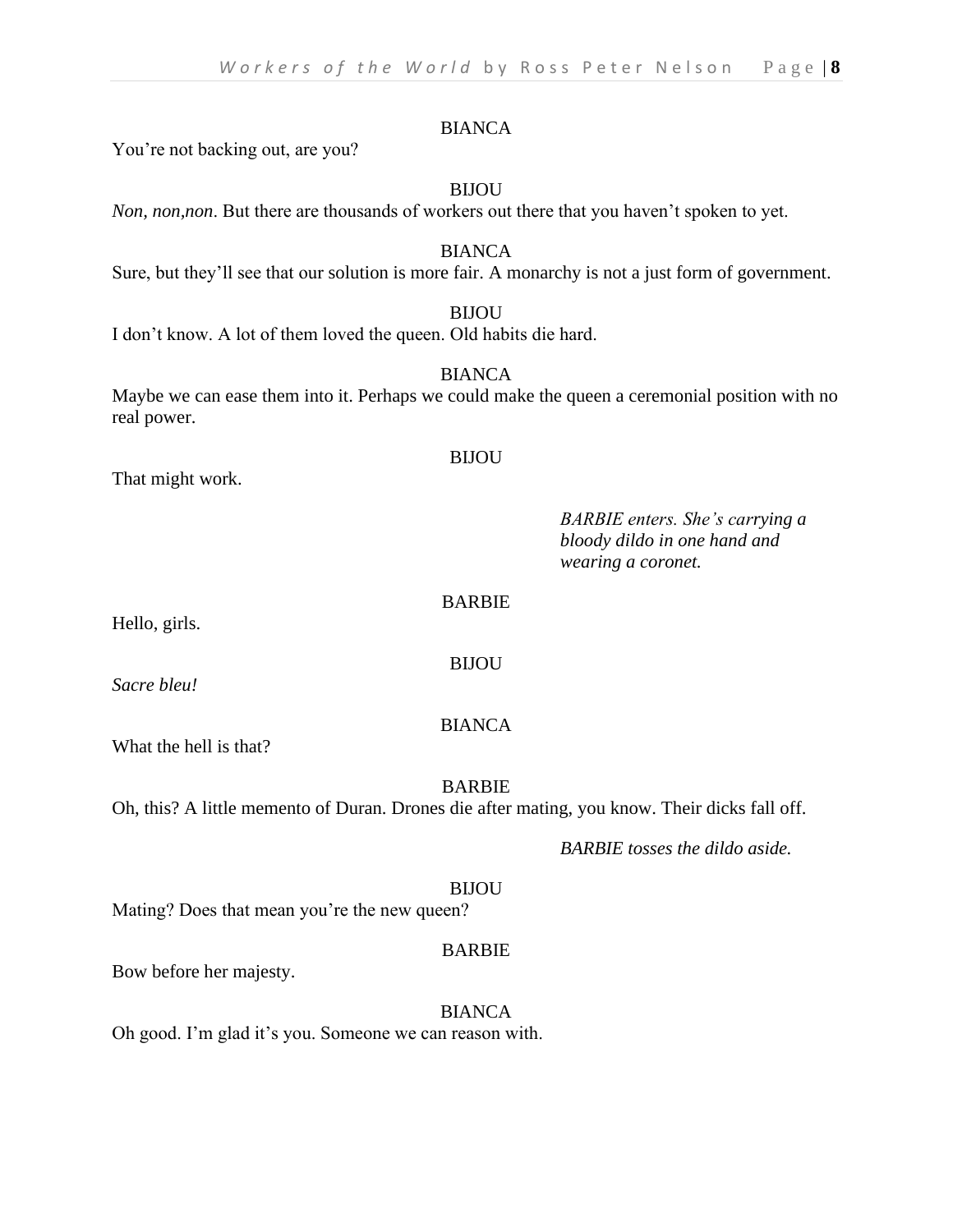*BIANCA goes to hug BARBIE, and as she does, BARBIE stabs her.*

#### BIANCA

*BIANCA collapses.*

#### BIJOU

What have you done?

#### BARBIE

Any worker who's eaten royal jelly can become a queen. I don't intend to have any rivals.

#### BIJOU

Bianca wasn't a rival. She wanted to create an equitable form of government, with the resources shared more evenly.

#### BARBIE

And why, as queen, would I want to give anything up?

#### BIJOU

What about justice? *Liberté. Egalité. Sororité*.

BARBIE You had some of the royal jelly, too, didn't you, Bijou?

Only a tiny bit.

#### BARBIE

BIJOU

I'm sorry, Bijou. No competition.

#### BIJOU

Please. *Non*.

#### *BARBIE lunges at BIJOU, but with her last dying breath, BIANCA grabs BARBIE's leg, tripping her. As BARBIE falls, BIJOU pulls her knife and stabs BARBIE, who screams.*

#### BIJOU

You forget Barbie, I have a sting as well.

*As BIANCA and BARBIE expire, BIJOU takes the crown from BARBIE. After some thought, she* 

Et tu, Barbie?